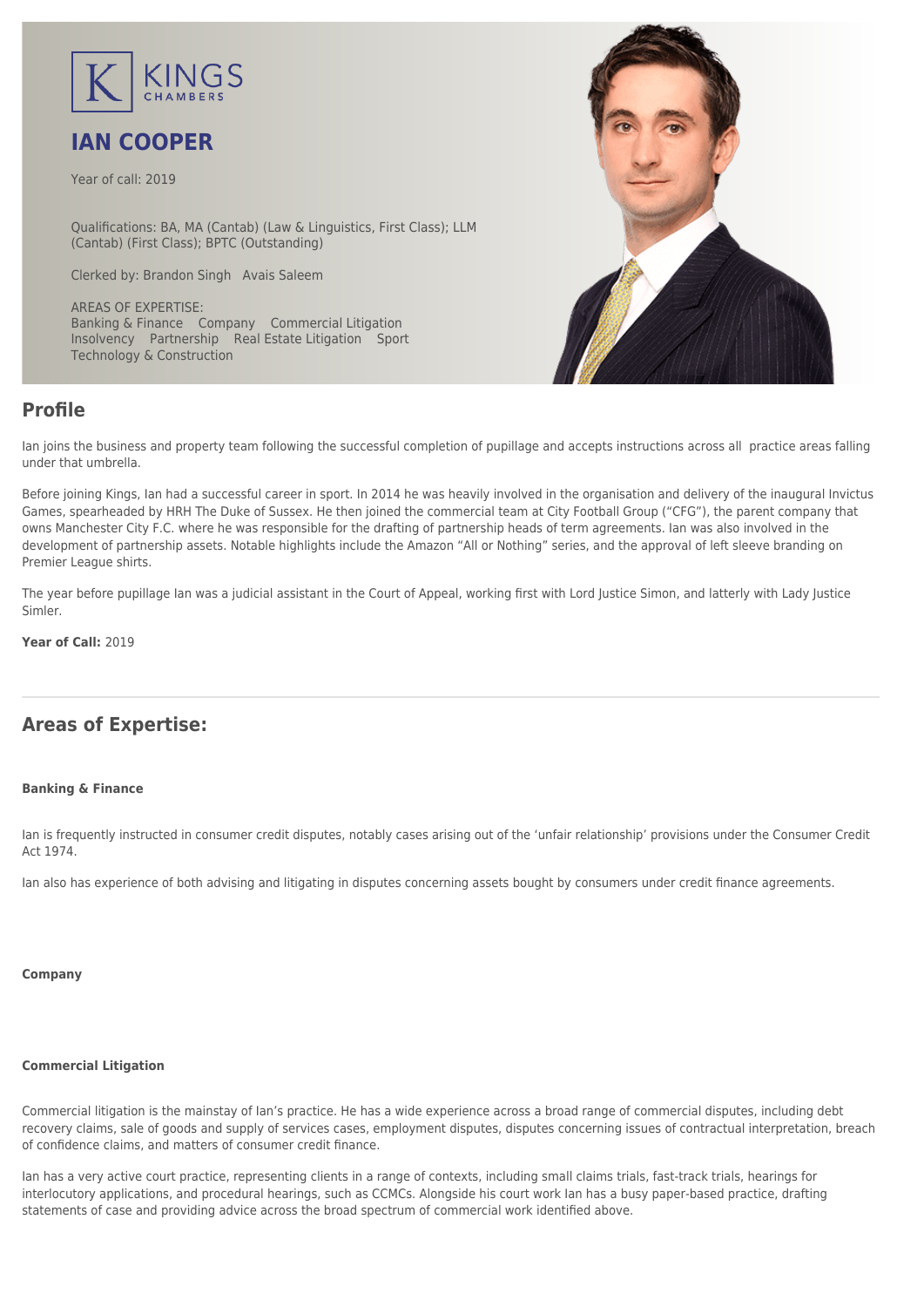#### **[Insolvency](#page--1-0)**

Ian has acquired experience of a wide range of insolvency matters, all within the context of the business disruption caused by Covid-19.

As well as hearing experience across a number of courts, Ian has also developed experience in drafting applications, and advising more generally on various insolvency matters, including transactions at an undervalue, applications to annul bankruptcy orders, the fixing of administrators' fees, winding up and bankruptcy petitions, and applications to discharge administrators from liability.

#### **[Partnership](#page--1-0)**

#### **[Real Estate Litigation](#page--1-0)**

During his pupillage, under the supervision of Matthew Hall, Ian was exposed to a broad range of real estate litigation. Ian carried this across into his practice and has gained experience in a wide range of property law matters. As well as appearing in court on a frequent basis, Ian is developing a busy paper-based practice.

Ian's experience of property law matters includes landlord and tenant disputes (both residential and commercial), the Electronic Communications Code, boundary disputes, adverse possession, advising on relief from forfeiture, farm business tenancies, creation of easements, and the modification/discharge of restrictive covenants.

#### **[Sport](#page--1-0)**

Ian is well positioned to receive instructions given his previous career in sport. At CFG Ian worked at the interface of commercial sport, contract and sports regulation. CFG own a number of football clubs across the world, giving Ian insight into regulatory matters for a number of leagues including the Premier League, MLS, the J-League, and the A-League. His experience of the sports industry was further consolidated by participation in the Mishcon de Reya Sports Law Academy (2016).

#### **[Technology & Construction](#page--1-0)**

Ian has begun to develop particular experience in the sphere of technology and construction. Most notably, assisting Andrew Singer QC in an arbitration regarding a contractual dispute arising out of the construction of a large housing estate.

Ian also supported Lesley Anderson QC in a matter concerning a multi-million pound property development, involving issues of professional negligence, misrepresentation and breach of contract.

#### **Memberships**

Inner Temple

Northern Circuit

Northern Chancery Bar Association

### **Qualifications**

MA (Cantab) (Selwyn College) (Law & Linguistics, First Class)